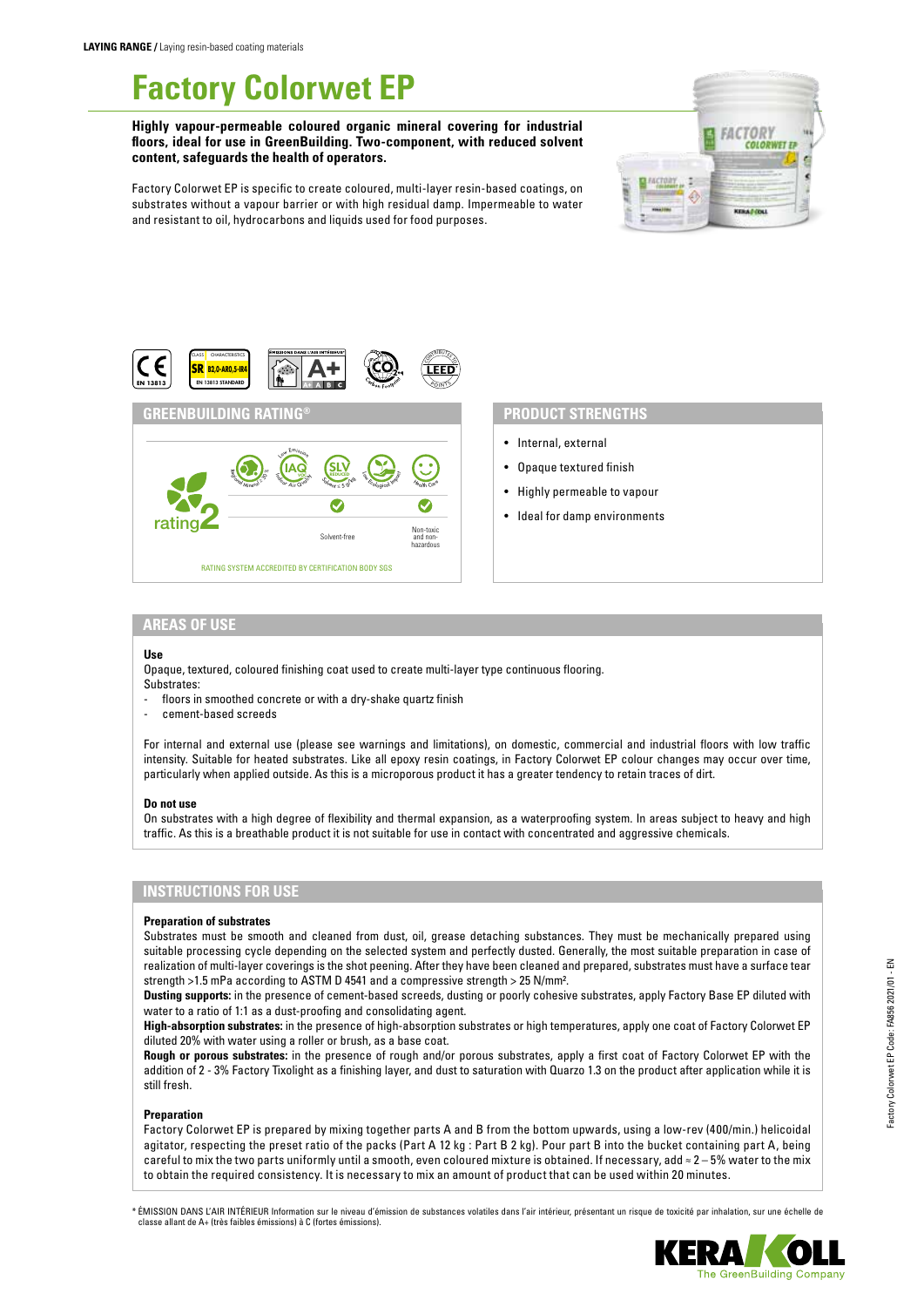# **INSTRUCTIONS FOR USE**

#### **Application**

Multi-layer coatings: apply Factory Colorwet EP with a smooth spreader, taking care to level the surface and respecting a coverage of ≈ 2.3 kg/m². While still fresh, dust the whole surface to saturation with Quarzo 1.3. Wait until the product has hardened and remove any excess quartz. Sand the surface to even up the flooring. Apply a second coat of Factory Colorwet EP taking care to finish the surface evenly and respecting a coverage of  $\approx 0.7$  kg/m<sup>2</sup>.

If the substrate contains joints that are subject to shrinkage or movement in general, these must be brought to the surface and treated with suitable elastic sealants.

When applied outdoors (please see warnings and limitations) it is necessary to incorporate suitable Net 90 reinforcement mesh in the first coat of Factory Colorwet EP, expose all the joints in the substrate and treat them with suitable elastic sealants.

Self-levelling coating: apply a coat of Factory Colorwet EP diluted 20% with water, using a roller or brush. After hardening, apply Factory Colorwet EP diluted 5 – 7% with water, using a smooth or toothed spreader and making sure that a minimum coverage of ≈ 3.5 kg/m2 is maintained.

If the substrate contains joints that are subject to shrinkage or movement in general, these must be brought to the surface and treated with suitable elastic sealants.

When applied outdoors it is necessary to incorporate suitable Net 90 reinforcement mesh in the first coat of Factory Colorwet EP, expose all the joints in the substrate and treat them with suitable elastic sealants.

#### **Cleaning**

Residual traces of Factory Colorwet EP can be removed from tools with water before the product has hardened.

## **SPECIAL NOTES**

Special applications: it is possible to use Factory Colorwet EP as a low thickness finishing product, with limited durability to wear, as a dust-proofing and to reduce the level of absorption in the substrate. In this case, apply Factory Colorwet EP in two - three coats using a roller, diluting it 10 - 15% with water.

If Factory Colorwet EP is used internally on substrates that are not damp or subject to moisture rising, it is recommended that the surface be protected by applying two coats of opaque finish Factory Protection PU, in order to give the coating greater protection against scratching and dirt.

When Factory Colorwet EP is used on damp substrates or those subject to damp rising, it is recommended that, in order to decrease the pick-up of dirt, the surface be protected by application with a short-bristle roller or wax applicator of two coats of Factory Base EP diluted 1 : 5 with water (1 part of Factory Base EP to 5 parts of water), maintaining a total coverage of  $\approx$  50 g/m<sup>2</sup>. In these cases it is advisable to check that the surface retains a sufficient friction coefficient, according to the specific needs of the type of flooring use.

# **ABSTRACT**

*The resin coating is made of mineral organic formulation with high permeability to water vapour, in accordance with the GreenBuilding Rating® 2 such as Factory Colorwet EP by Kerakoll Spa. Apply two or more coats with a smooth spreader on the previously prepared substrate. Coverage ≈ 2 kg/mm/m².*

## **TECHNICAL DATA COMPLIANT WITH KERAKOLL QUALITY STANDARD**

| pearance                    | fluid white or coloured paste                                                                                                                                                               |  |
|-----------------------------|---------------------------------------------------------------------------------------------------------------------------------------------------------------------------------------------|--|
| Shelf life                  | $\approx$ 12 months from production in the original sealed packaging                                                                                                                        |  |
| Warning                     | protect from frost, avoid direct exposure to sunlight and sources of heat                                                                                                                   |  |
| Pack                        | part A 18 kg bucket - part B 3 kg can                                                                                                                                                       |  |
| Mixing ratio                | Part A : Part $B = 6:1$                                                                                                                                                                     |  |
| Waiting time for overlaving | $\approx$ 12 hrs                                                                                                                                                                            |  |
| Interval before normal use  | $\approx 48$ hrs                                                                                                                                                                            |  |
| Coverage:                   |                                                                                                                                                                                             |  |
| - first coat                | $\approx$ 2 kg/m <sup>2</sup>                                                                                                                                                               |  |
| - second coat               | $\approx 0.5-1$ kg/m <sup>2</sup>                                                                                                                                                           |  |
|                             | Values taken at +20 $\degree$ C, 65% R.H. and no ventilation. Data may vary depending on specific conditions at the building site, i.e.temperature, ventilation and absorbency level of the |  |

## **PERFORMANCE**

| HIGH-TFCH                                                                                                                                                                   |                            |          |
|-----------------------------------------------------------------------------------------------------------------------------------------------------------------------------|----------------------------|----------|
|                                                                                                                                                                             | SR-B2.0-AR0.5-IR4          | FN 13813 |
| Adhesion to concrete after 14 days*                                                                                                                                         | $\geq 4$ N/mm <sup>2</sup> |          |
| Values taken at +20 °C, 65% R.H. and no ventilation. Data may vary depending on specific conditions at the building site.<br>* average values, may vary according to colour |                            |          |